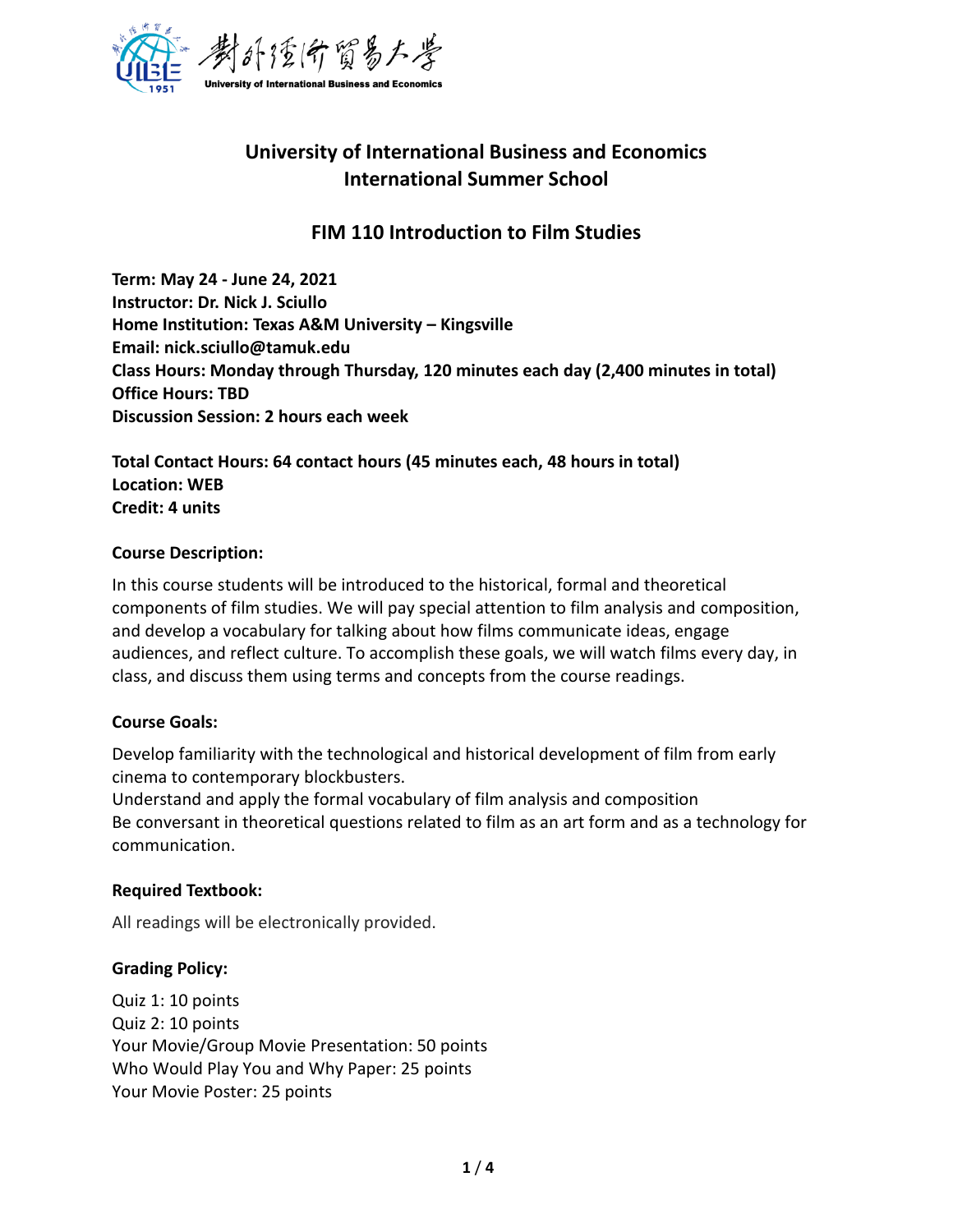

Final: 100 points Midterm: 100 points Group Presentation: 100 points

Total: 470 points

# **Grading Scale:**

Assignments and examinations will be graded according to the following grade scale:

|    | 90-100 |   | 72-74    |
|----|--------|---|----------|
| А- | 85-89  |   | 68-71    |
| B+ | 82-84  | - | 64-67    |
| B  | 78-81  |   | 60-63    |
| в- | 75-77  |   | below 60 |

## **Class Rules:**

If caught cheating by the instructor or teaching assistant, the student will fail the assignment on which they cheated. If caught cheating more than twice, the student will be assigned a failing grade for the class.

| Day   | <b>Topic</b>                                       | Assignments are due the<br>next class day |
|-------|----------------------------------------------------|-------------------------------------------|
| Day 1 | Introduction to Class                              | Film Wikipedia (pp. 1-12)                 |
|       | The Syllabus                                       | Dixon & Foster (pp. 1-21)                 |
|       | Introductions                                      |                                           |
| Day 2 | Early Movies: From novelty<br>to narrative         | Dixon & Foster (pp. 22-52)                |
|       | Evolution of the form: Silent<br>films to talkies. |                                           |
|       | Watch "Dr. Strangelove"                            |                                           |
| Day 3 | Finish and discuss "Dr.<br>Strangelove"            | No Homework                               |
| Day 4 | Watch "Psycho"                                     | Grant (pp. 1-17)                          |

## **Course Schedule (The syllabus is a proposed course of events. Deviations may be necessary.):**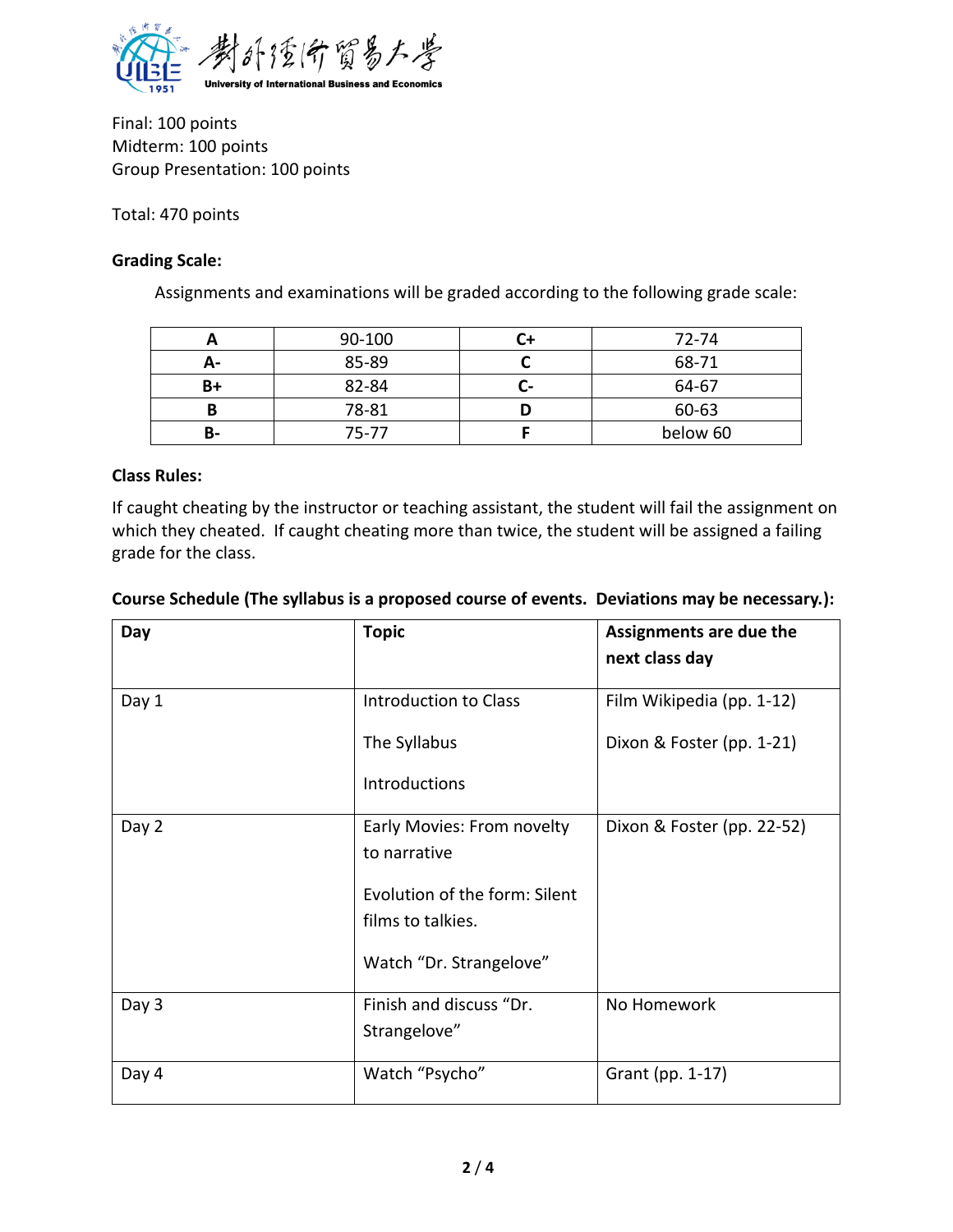

| Day 5  | Finish and Discuss "Psycho"           | Dixon & Foster (pp. 120-134)             |
|--------|---------------------------------------|------------------------------------------|
|        | <b>Horror Movies</b>                  | Bordwell (pp. 1-18)                      |
| Day 6  | Hollywood                             | Introduction to Film Studies             |
|        | Contemporary Film: Quiz               | $(pp. 1-23)$                             |
|        |                                       | James Moody, "What is Film<br>Studies?"  |
| Day 7  | How to analyze a film                 | Mise-En-Scene Wikipedia                  |
|        |                                       | $(pp. 2-4)$                              |
|        |                                       | Chapter 5 Mise-En-Scene                  |
|        |                                       | Reading (pp. 87-125)                     |
|        |                                       |                                          |
| Day 8  | Mise-En-Scene                         | Booker (pp. 1-13, 699-702)               |
|        |                                       | Complete "Who Would Play                 |
|        |                                       | You?"                                    |
| Day 9  | Watch "Gladiator"                     | No Homework                              |
| Day 10 | <b>Finish and Discuss</b>             |                                          |
|        | "Gladiator"                           |                                          |
| Day 11 | Midterm                               | Booker "Seven Basic" Plots               |
|        |                                       | Outline                                  |
|        |                                       | "Film Genres" excerpt from               |
|        |                                       | <b>Bordwell and Thompson</b>             |
| Day 12 | <b>Elements of Film Story Telling</b> | <b>TBD Reading on Movie</b>              |
|        | <b>Film Genres</b>                    | Marketing                                |
| Day 13 | Movie Advertising/Marketing           |                                          |
| Day 14 | Watch "Toy Story" and                 | Complete Movie Posters and               |
|        | <b>Discuss</b>                        | be Prepared to Present yours<br>in class |
|        |                                       |                                          |